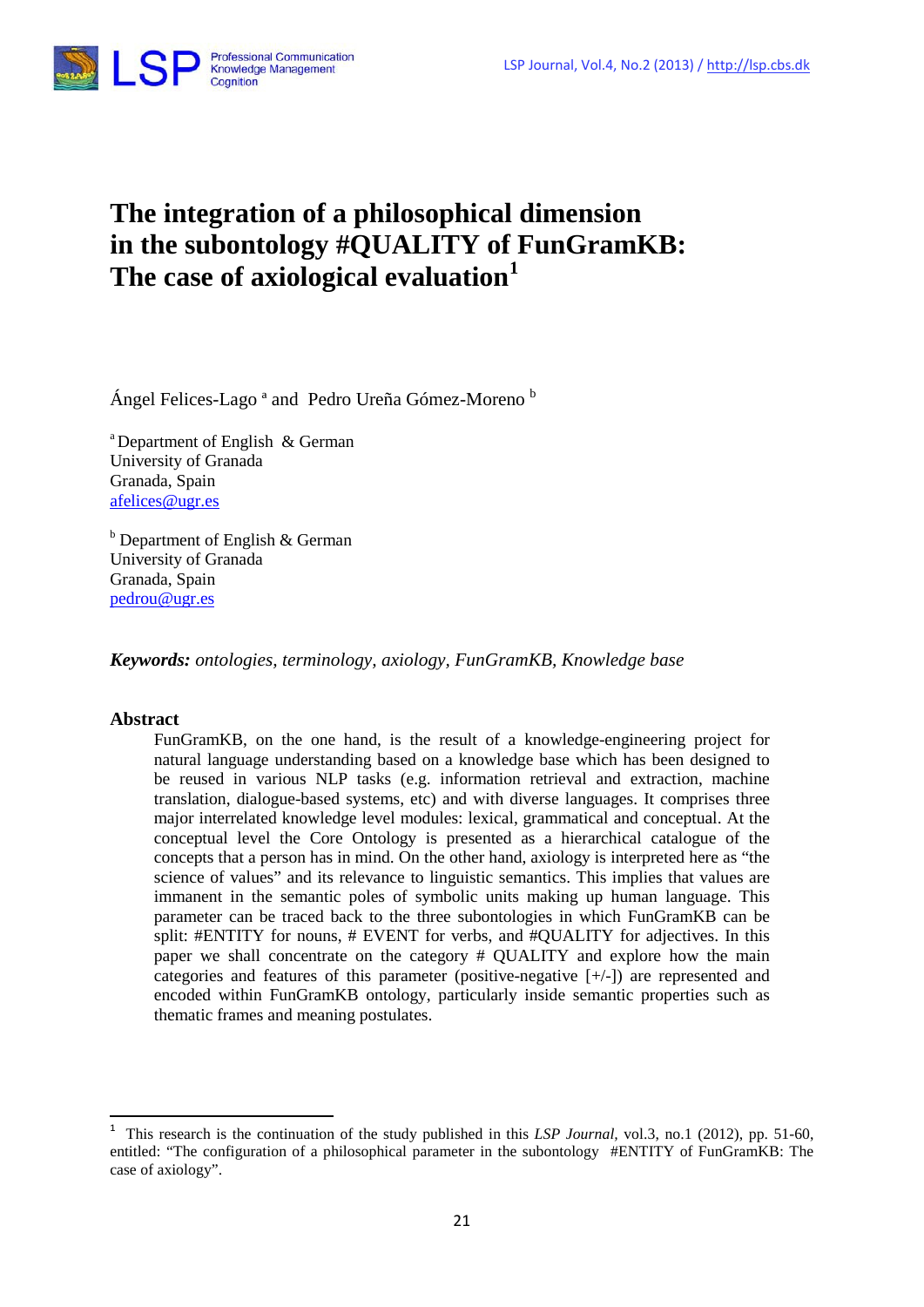

# **1 A basic assumption**

In this study we are trying to reconcile and integrate two apparently divergent epistemological entities: axiology (sections 2 and 3), on the one hand, which is widely considered to be a primitive, basic or key philosophical axis in the architecture of meaning construction at different levels and, on the other hand, the knowledge base entitled FunGramKB (section 4), which is a multipurpose lexico-conceptual knowledge base for natural language processing (NLP) systems. To clarify this potential integration (section 5), it is necessary to introduce the theoretical principles which can account for both entities in the following three sections.

# **2 Axiology**

Personal Values provide an internal reference for what is good, beneficial, important, useful, beautiful, desirable, constructive, etc. Values generate behaviour and help solve common human problems for survival by comparative rankings of value, the results of which provide answers to questions of why people do what they do and in what order they choose to do them. In consequence, *valuation* is an inherent aspect of categorization. In fact, in the ontogenetic development of every human being, the first categorizations are valuations. The reason is that we are assessing beings. It is also assumed that the first categorization that a baby makes is evaluative in that it involves the division of all things into good and bad in the most primitive, sensory meaning of these terms. To appreciate the presence of values as well as to evaluate, we need to recognize some system of values. Valuations constitute an aspect of all categorizations, and categorizations directly manifest themselves in language (Felices-Lago 2003). This establishes a direct link between values and language. Langacker (1988: 64) distinguishes four types of perspective that are relevant to valuation: (i) orientation, (ii) vantage point, (iii) directionality, and (iv) subjectivity.

- (i) The *orientations* RIGHT-LEFT, UP-DOWN, and FRONT-BACK can be metaphorically extended to valuation with the resulting difference in the axiological construal of various concepts. The SCALE schema is more or less explicitly present in every valuation as it can be understood in terms of the UP-DOWN or FRONT-BACK orientation. What makes the SCALE different is the PLUS-MINUS polarity, which is imposed on other schemata: UP/FRONT is PLUS and DOWN/BACK is MINUS.
- (ii) *Vantage point* is closely connected with orientation. A particular scene may be construed positively or negatively, depending on the vantage point of the valuator. As a default-case option the speaker is the valuator.
- (iii) Different construals in valuation may also be due to contrasts in *directionality*. For example, given entities of different size, one can compare them by relating the size of entity A to the size of entity B or by relating the size of entity B to the size of entity A.
- (iv) *Subjectivity* is particularly relevant in all valuations. As Langacker observes, subjectivity is graded and varies on the scale from very subjective to very objective.

Consequently, axiology is considered to be a primitive, basic or key parameter, among others, in the architecture of meaning construction at different levels in language (Hare 1952; Osgood, Suci, Tannenbaum 1957; Katz, 1964; Coseriu 1967; Pottier 1974; Leech 1975; Nida 1975; Lyons 1977; Stati 1979; Krzeszowski, 1990, 1993, 1997; Felices-Lago, 1991, 1997; Cortés-de-los-Ríos, 2001, and many others).

One of the linguists mentioned above, Tomasz P. Krzeszowski (1990), takes a step further and criticizes the excessive importance attributed historically to the "true-false" polar axis to the detriment of the "good-bad" one, which, in his opinion, is the most important parameter in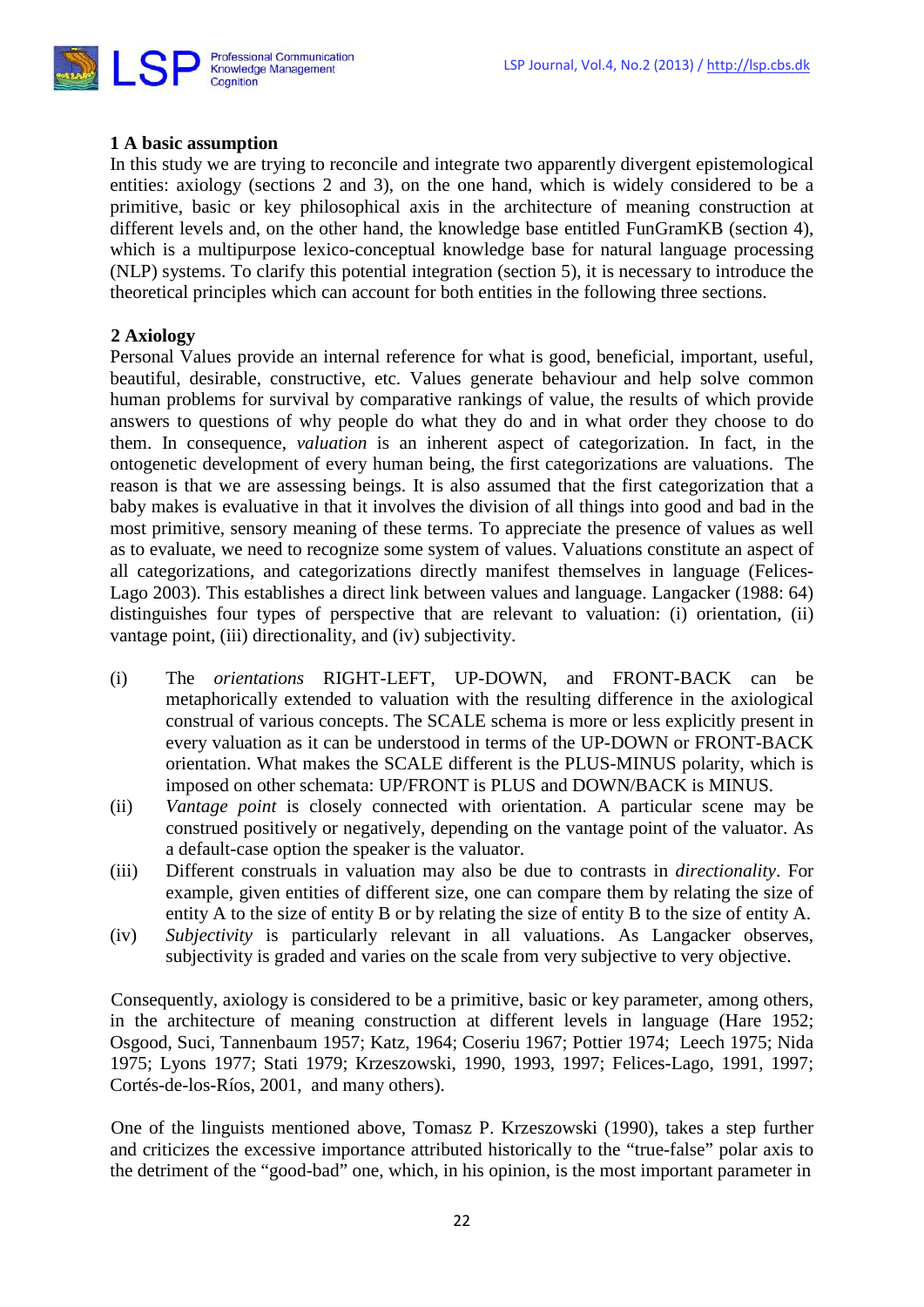

 $\overline{a}$ 

linguistics. He arrived at that conclusion when, analyzing a large number of sentences and words, he found out that every lexical item is assessable on the good-bad scale. Some lexical items are situated close to the "good" pole, e.g. *love, care, grow, delight,* some are situated close to the "bad" pole, e.g. *hate, abhor, die, complain,* while others are situated at various distances from the two poles, with a considerable number of lexical items displaying no ostensible charge in plus or in minus, e.g. *appear, declare, compare, etc.*

# **3 The axiological axis in the adjectival lexicon: theoretical remarks**

The development of structural semantics and its new terminology gave rise to a new discipline basically sketched by Eugenio Coseriu in 1968: *Classematics*. [2](#page-2-0) This functional linguist was the first to raise the issue of an evaluation classeme affecting a large amount of adiectives:

(…) there may be classes like "positive", "negative", which justify copulative combinations as It. "bello e buono" [*noble and handsome*], "grande e grosso" [*big and tall*], "piccolo e brutto"[*small and ugly*], etc., (adjectives which belong, in each case, to the same class), or adversative combinations as Sp. "pobre pero honrado" [*poor but honest*] It. "povero ma onesto" (adjectives which belong to different classes) (…). [Translated from Spanish] (Coseriu 1968, Spanish ed. 1977:176)

He only referred to adjectives, being obvious that this type of classeme would affect other open lexical classes, like verbs or nouns (Felices-Lago 1997, 2003).

Two decades ago, the developments of the Functional Grammar lexicon into a model which could integrate semantic, syntactic and pragmatic aspects of lexemes within a framework combining both paradigmatic and syntagmatic patterning was the pioneering contribution of Leocadio Martin Mingorance (1990, 1995) and his Functional Lexematic Model (FLM).<sup>[3](#page-2-1)</sup> In this model**,** Martín Mingorance (1987: 380-84), inspired by Coseriu (1967, 1968), introduced the category *classemes,* which were defined as general semantic and syntactic determinations in the vocabulary or as a kind of grammar. $\frac{4}{3}$  $\frac{4}{3}$  $\frac{4}{3}$  Then, he distinguished different kinds of classemes according to the pragmatic, semantic, syntactic, syntactic-semantic components, and concluded that the number and type of pragmatic classemes will depend on further research, but stylistic labels (diatopic, diaphasic, diastratic features) and such elements as "norm", "focus", "speaker's evaluation", "aesthetic norm", etc. constitute a kind of features which will condition the choice of specific lexemes according to the type of communicative situation. He offered an example of the process followed by a pragmatic classeme:

<span id="page-2-0"></span><sup>2</sup> In the Functional Lexematic Model (FLM) designed by Martin Mingorance (1987, 1990, 1995) Coseriu`s structural semantics theory and the principles of classematics are integrated in the Functional Grammar of Simon C. Dik to help develop the lexicon component.

<span id="page-2-1"></span>The origins of the FLM are deeply rooted in the early Functional Grammar approach to the lexicon offered by Simon C. Dik (1978, 1989) but also in the structural semantics theory of Eugenio Coseriu (1967).

<span id="page-2-2"></span><sup>4</sup> Coseriu accounted for *classematics* as a promising field of research at that time. He considered that an indepth analysis of their structure and types could contribute to the clarification of a key process in language: the interaction between the pragmatic, the semantic, the syntactic and the lexical component.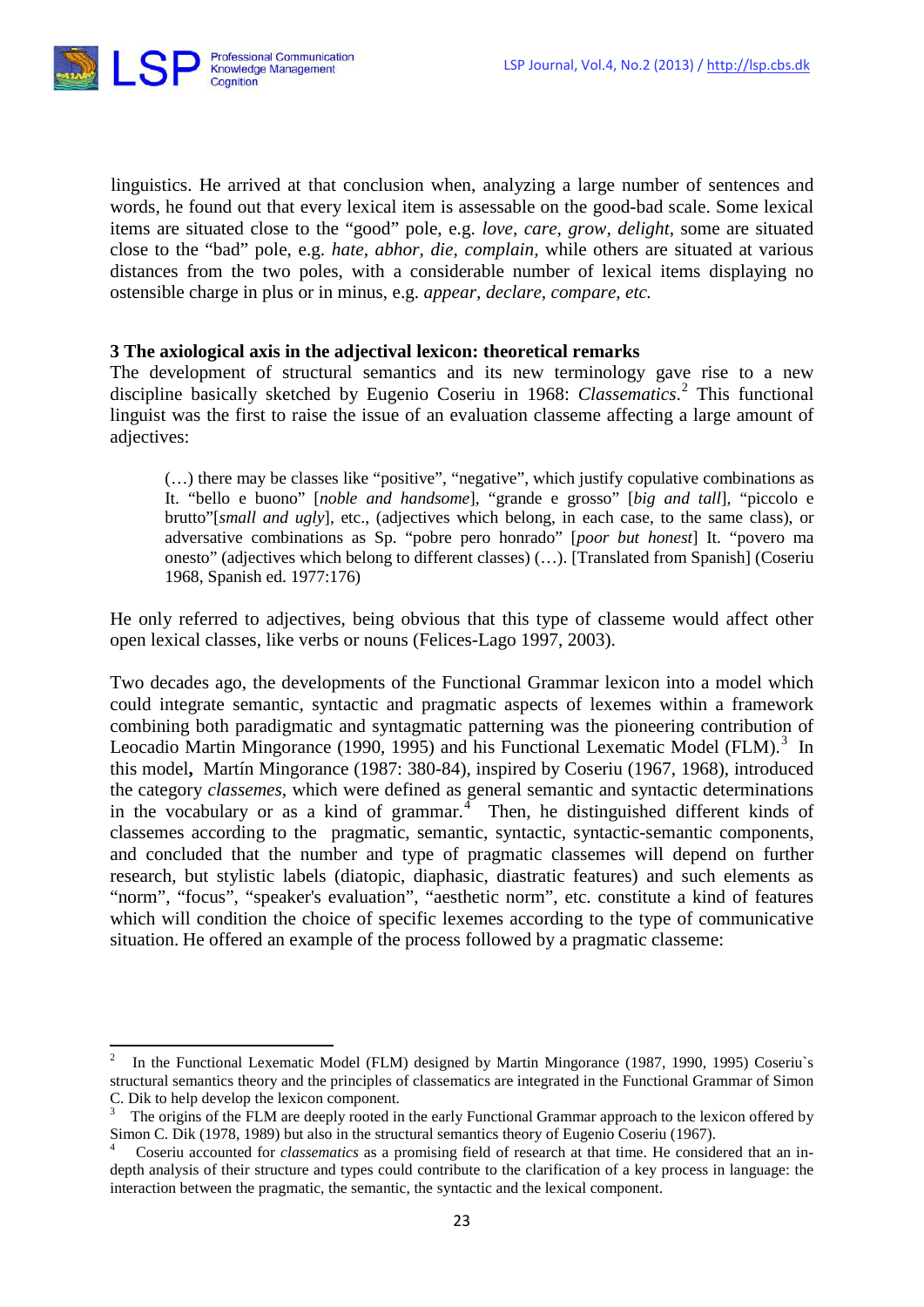

**.** 

In the selection of a verb<sup>[5](#page-3-0)</sup> like *gobble* in a communicative situation in which the speaker's disapproval of someone`s way of eating constitutes the information focus, the lexical choice will be determined in the paradigmatic axis fundamentally by the pragmatic feature [NORM: SOCIALLY SET: VIOLATION], i.e. "violation of a socially set norm", which is most salient differentiating feature with regard to the other verbs in this paradigm (*gorge, guzzle, wolf, devour, bolt,* etc.). (Martín-Mingorance 1987: 384).

Both norms (axiological and social) are so close to each other that it is sometimes difficult to determine whether certain features of word meanings should be accounted as axiological or sociocultural. In consequence, sociocultural contexts such as biological/ social/ aesthetic norms often refer to values imposed by a given society. If in consumption, *gobble* encodes the violation of a socially-set aesthetic norm since the semantic parameters, *quickly* and *greedily*, are negatively evaluated with respect to our conceptualization of how people should eat, then we are saying that *gobble*, the same as *wolf* or *gorge* (consumption of large quantities of food), are verbs affected by the axiological evaluation pattern for exactly the same reasons as they are affected by the social (or sociocultural) pattern. In our opinion, this redundancy can be solved either by merging common aspects of both patterns or by creating a third one that accounts for such examples.

Faber and Mairal-Usón (1999) proposed four macro-organizational patterns which appear across a wide range of verbal domains: Space; Time; Sociocultural context and *Axiological Evaluation (positive/negative).* The first two patterns basically affect verbs, but the last two are shared by verbs, nouns or adjectives. The axiological pattern basically referred to Krzeszowski Lakoffian approach based on a three-level hierarchy of values (*sensory experience, life and health, spiritual level*) given by classical axiologists such as Max Scheler or Tischner. Faber and Mairal-Usón (1999: 242) also underlined the dominant function that *values* perform in the structure of concepts (Krzeszowski 1990; Felices-Lago 1991; Escalier-Fournier 1997) and followed Krzeszowski in his claim that most lexical items are assessable on an axiological scale and that, in general, words have a tendency to be axiologically loaded with positive or negative connotations in proportion to the degree of human factor associated with them. They also observed that the opposition *good* and *bad* consistently appears in the lexical semantic structure of English verbs. However, previous approaches to the nature of axiologically-loaded words had claimed that adjectives and adverbs, more than other words, carry a distinct axiological charge and, in this way, are more prototypically evaluative than nouns and verbs (Coseriu 1968; Stati 1979; Aarts and Calbert 1979; Krzeszowski 1990, 1997; Felices-Lago 1991). Obviously, it can be deducted that *axiological evaluation* is based on a series of axes, scales and figures that contribute to outlining the prototypical features characterizing its structure (Felices-Lago 2003: 187). The first axis (see figure 1) is preconceptual, lexicogenesic and dual, referring to its polar nature:

<span id="page-3-0"></span><sup>5</sup> Although Martin Mingorance takes a verb as an example, the same process can be applied to adjectives or nouns.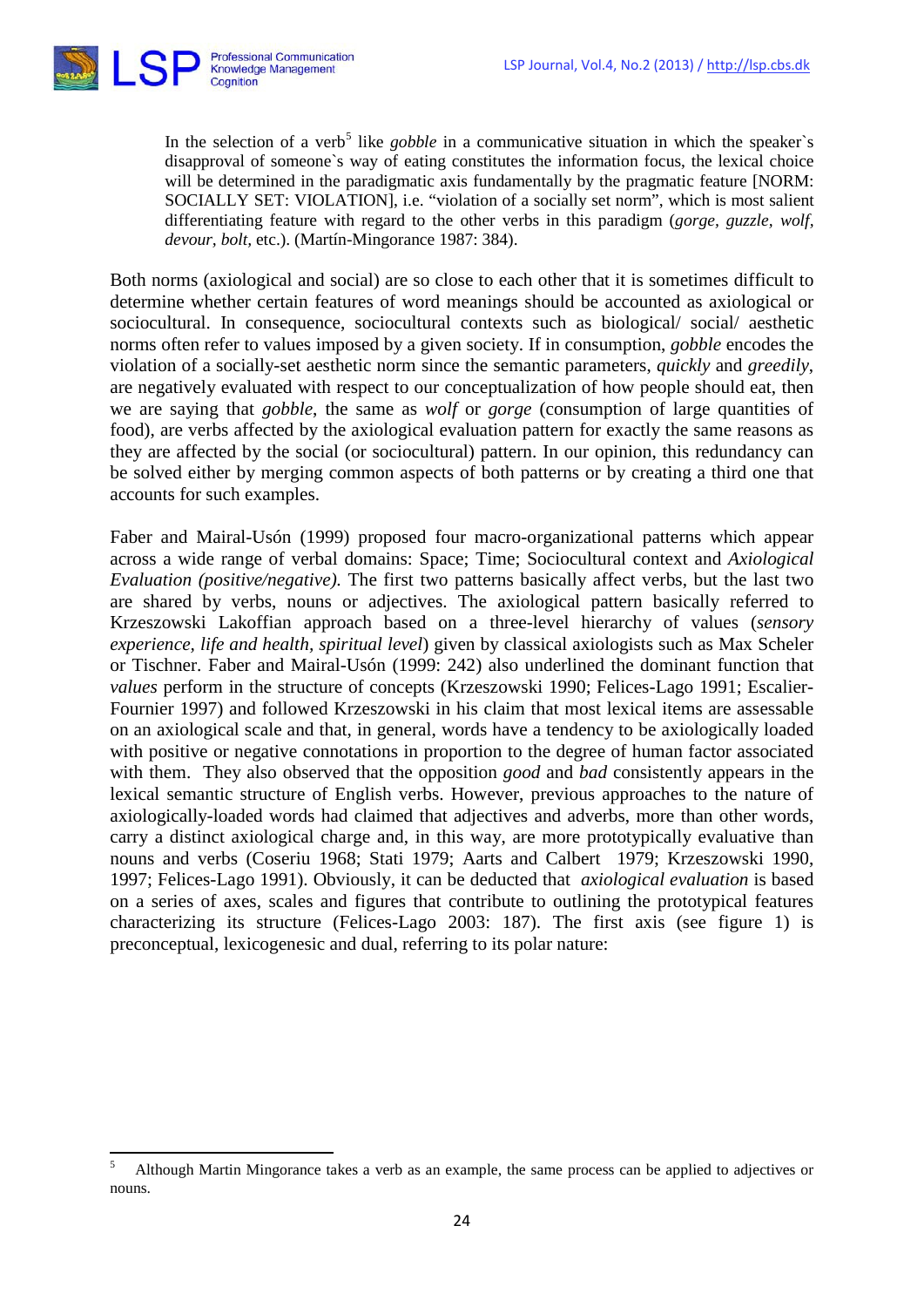

 $\overline{a}$ 



**Figure 1.** Polar nature of axiological evaluation

The second axis (see figure 2) is a scale which can be integrated in the previous one and refers to the varying degrees of positiveness or negativity that are essential to the units affected by the axiological pattern.



**Figure 2.** Axiological scale

The third axis (see figure 3) is a scale which refers to the hierarchy of axiological dimensions at linguistic level (Felices-Lago 1997: 105). This scale does not presuppose the fact that certain values are higher (or better values) than others, because that may depend on the position of each domain, subdomain or lexeme in the configuration of the adjectival lexicon. It is also related to the speaker`s individual value system or, at least, to the reliability of unbiased intersubjective sources (corpora, surveys, lexicographical definitions, etc.).<sup>[6](#page-4-0)</sup>

Generic positiveness, 'good' encapsulates all specific positive dimensions, regardless of the existence of prototypical positive items.

Generic negativity, 'bad' encapsulates all specific negative dimensions, regardless of the existence of prototypical negative items.

<span id="page-4-0"></span><sup>6</sup> From a linguistic perspective, as it was claimed in Felices-Lago (2003), different axiological levels are not hierarchical according to the deterministic, religious or ideological point of view of philosophers or individuals (*i.e.* Tischner), even if their ideas are extremely well-presented. The only hierarchy that can be assumed for general purposes is built in language and depends, for its relevance (positive or negative), on what is perceived by the vast majority of speakers of a linguistic community as well as on the result of an exhaustive scrutiny of empirical data. Obviously, at a pragmatic level, the amount of potentially axiologically-sensitive units would increase dramatically depending on the speaker`s implicit illocutionary force or implicational intent.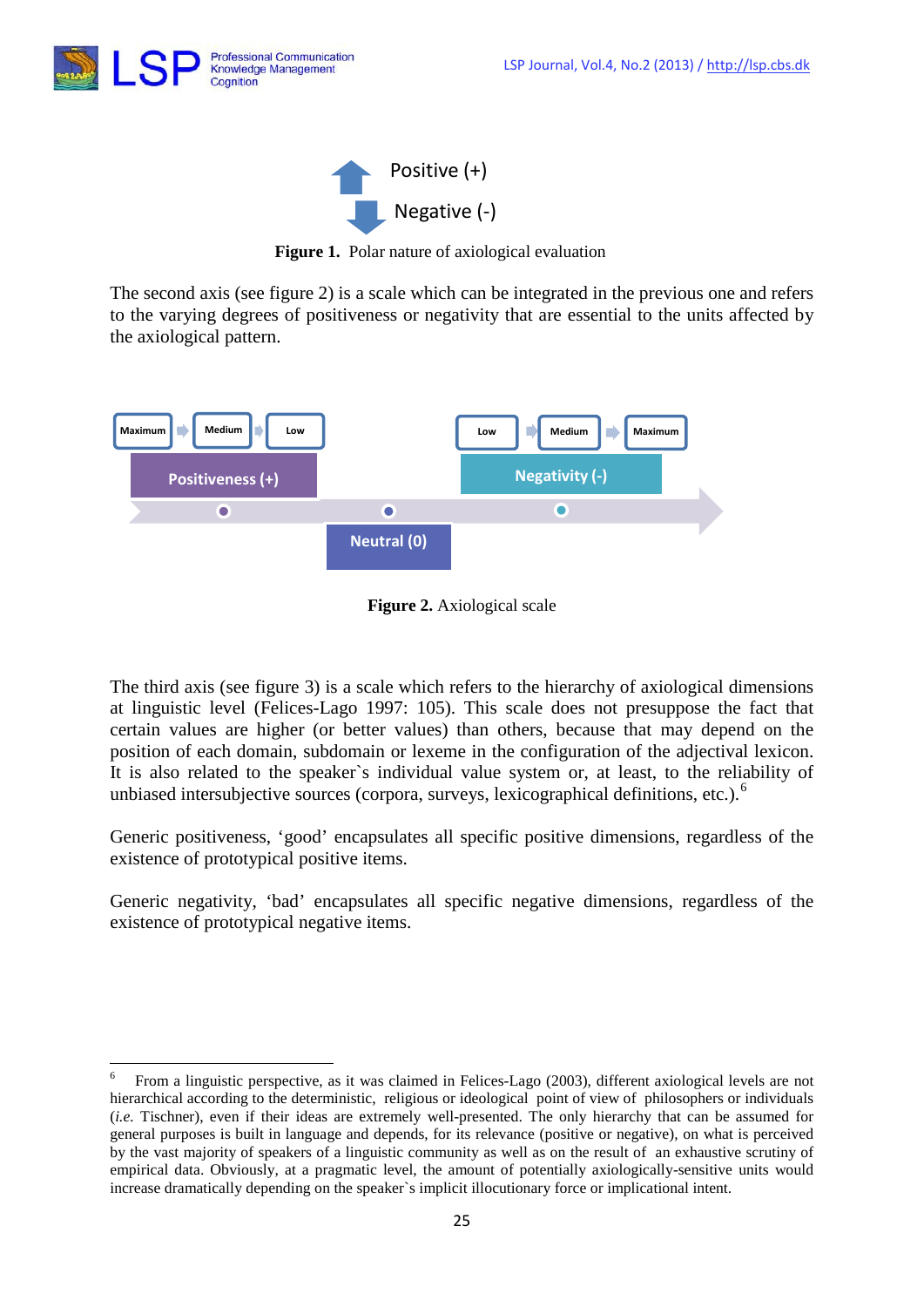



**Figure 3.** Hierarchy of axiological dimensions at linguistic level

As can be shown in section 5, this axiological axis (multidimensional scale) can be applied to the basic and terminal concepts included in the #QUALITY FunGramKB subontology and, consequently, extended to the adjectival lexicon units.<sup>[7](#page-5-0)</sup>

# **4 FunGramKB conceptual structure**

 $\overline{a}$ 

At this point, the integration of the axiological parameter in the knowledge base under construction (FunGramKB) requires at least a brief presentation of its main modules and characteristics to help the reader understand the compatibility of the integration referred to above. This project is rooted in the comprehensive theory of constructional meaning known as the Lexical Constructional Model (Mairal-Usón and Ruiz-de-Mendoza, 2008, 2009; Ruiz-de-Mendoza and Mairal-Usón, 2008, among others), which, in the last few years, has incorporated as part of its architecture *FunGramKB* (FGKB), and FunGramKB Suite, which is the combination of a user-friendly online environment for the semiautomatic construction of a multipurpose lexico-conceptual knowledge base for natural language processing (NLP)

<span id="page-5-0"></span><sup>7</sup> The relevance of this axis is based on the evidence provided by the axiological classifications of philosophers, psychologists and linguists throughout the 20th century. For a more detailed study, (Felices-Lago 1991: chapters 3 and 4).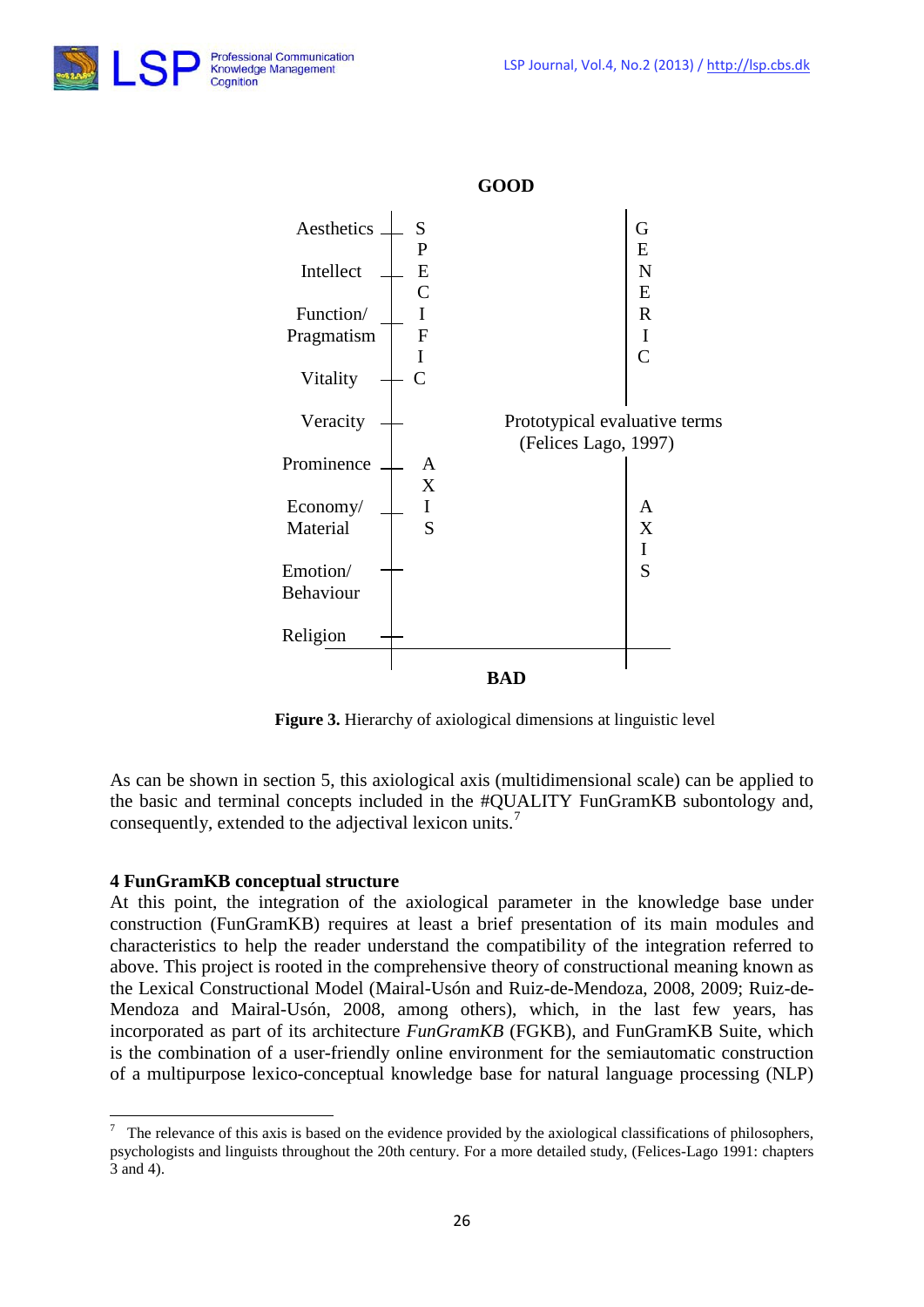

systems, and more particularly for natural language understanding. On the one hand, FunGramKB is multipurpose in the sense that it is both multifunctional and multilingual. Thus, FunGramKB has been designed to be potentially reused in many NLP tasks (e.g. information retrieval and extraction, machine translation, dialogue-based systems, etc.) and with many natural languages. On the other hand, this knowledge base comprises three major knowledge levels, consisting of several independent but interrelated modules: lexical level, grammatical level and conceptual level. The conceptual level includes *the Ontology,* which is a hierarchical catalogue of the concepts that a person has in mind, so here is where semantic knowledge is stored in the form of meaning postulates.

This *Core Ontology* which is conceived as a conceptual IS-A taxonomy, allows multiple nonmonotonic inheritance and distinguishes three different conceptual levels, each one of them with concepts of a different type and organized hierarchically: metaconcepts, basic concepts and terminals.

(i) Metaconcepts, preceded by the "#" symbol, constitute the upper level in the taxonomy and represent cognitive dimensions around which the rest of the conceptual units are organized. The analysis of the upper level in the main linguistic ontologies —SUMO, DOLCE, GUM, Mikrokosmos, SIMPLE etc.— led to a metaconceptual model whose design contributes to the integration and exchange of information with other ontologies, providing thus standardization and uniformity. Some metaconcepts are #ABSTRACT, #MOTION and #TEMPORAL. The result amounts to 42 metaconcepts distributed in three subontologies: #ENTITY, #EVENT and #QUALITY.

(ii) Basic concepts, preceded by the "+" symbol, constitute the intermediate level of the Ontology. These are used in FunGramKB as defining units which enable the construction of meaning postulates for basic concepts and terminals, as well as taking part as selectional preferences in thematic frames.

(iii) Terminal concepts, preceded by the "\$" symbol, represent the final nodes in the conceptual hierarchy and lack definitory potential to take part in FunGramKB meaning postulates. Examples of terminal concepts are \$ADAPT\_00, \$FLUCTUATE\_00 and \$SKYSCRAPER\_00.

As a consequence of the the previous structure, a philosofical dimension such as *valuation* (or the axiological parameter) might be traced back to the three subontologies in which FunGramKB Core Ontology can be split: #ENTITY for nouns, #EVENT for verbs, and #QUALITY for adjectives (and some adverbs). In this paper we shall concentrate on the subontology #QUALITY and explore how the main categories and features of the axiological parameter (good-bad or positive-negative [+/-]) are represented and encoded within FunGramKB ontology. To do that, we should understand first how this ontology works on the basis of the following protocol: FunGramKB Ontology stores semantic knowledge in the form of thematic frames (TFs) and meaning postulates (MPs) by presenting a hierarchical catalogue of all the concepts (not "words", unlike FrameNet or MultiWordNet) that a person has in mind and works with two reasoning mechanisms: inheritance and inference, due to the fact that it is constructed on the basis of a deep semantic approach which not only displays concepts, but also defines them through a machine-readable metalanguage called COREL (*Conceptual Representation Language*) designed by Periñán-Pascual and Mairal-Usón (2010).

Basic and terminal concepts in FunGramKB are provided with semantic properties which are captured by *thematic frames* and *meaning postulates*. Every quality in the ontology is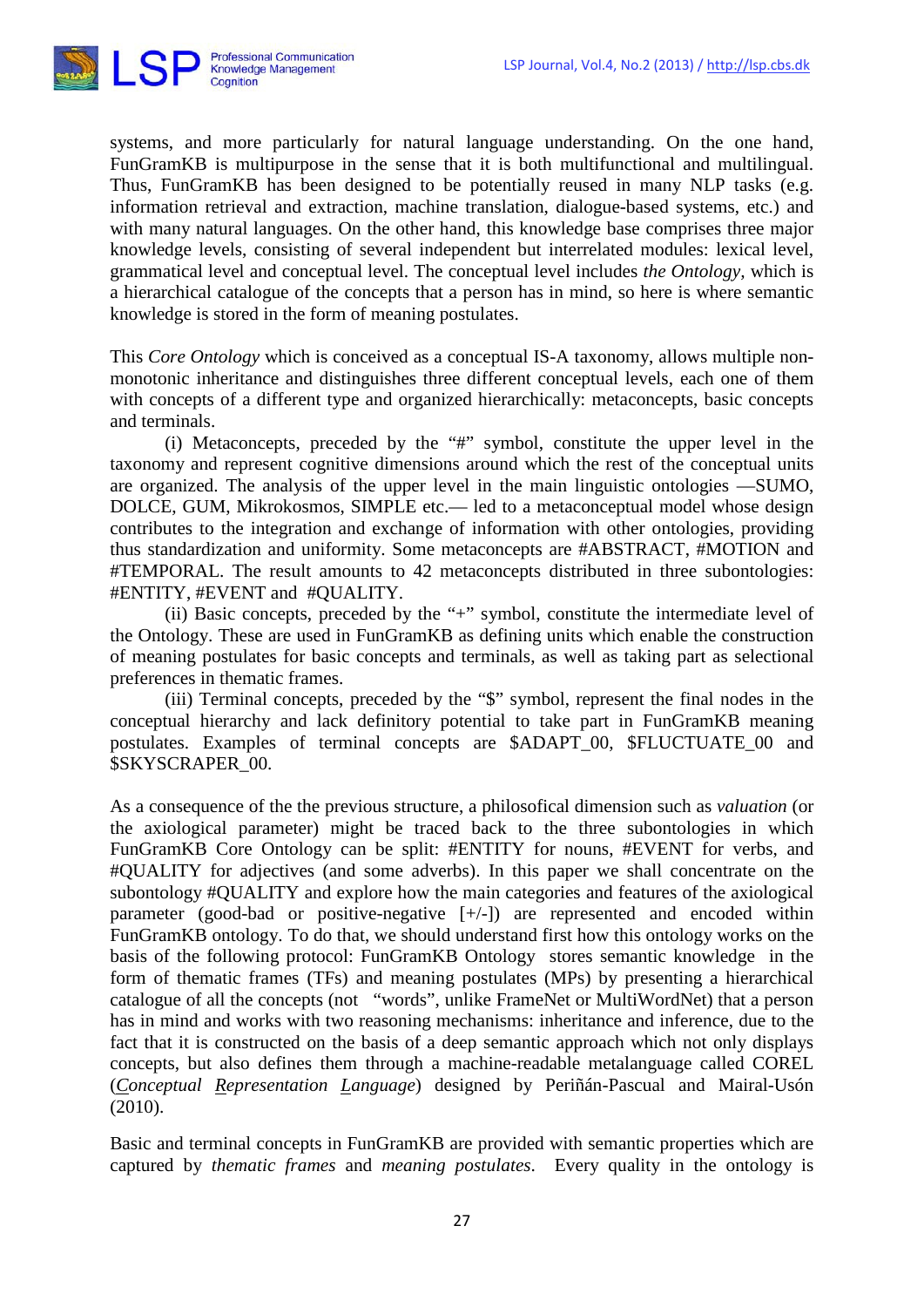

assigned one single thematic frame, i.e. a conceptual construct which states the number and type of participants involved in the prototypical cognitive situation portrayed by the entity (in the case of nouns). Moreover, a meaning postulate is a set of one or more logically connected predications (e<sub>1</sub>, e<sub>2</sub>, ... e<sub>n</sub>), i.e. conceptual constructs that represent the generic features of concepts. As stated above, the basic concepts are the main building blocks of these types of constructs in the Core Ontology (Periñán-Pascual and Arcas-Túnez, 2007).

| Conceptual Information:   |                                                                                                                 |  |
|---------------------------|-----------------------------------------------------------------------------------------------------------------|--|
| <b>CONCEPT:</b>           | $+C RULEL$ $00$                                                                                                 |  |
| <b>SUPERORDINATE(S):</b>  | <b>#BEHAVIOURAL</b>                                                                                             |  |
| <b>SEMANTIC TYPE:</b>     | dynamic, gradable, subsective                                                                                   |  |
| <b>THEMATIC FRAME:</b>    | $(x1: +HUMAN 00)$ Theme $(x2: +HUMAN 00^{\wedge})$<br>+ANIMAL 00)Referent                                       |  |
|                           | *(e1: +BE 01 (x1)Theme (x3: +CRUEL 00)<br>Attribute (f1: x2) Referent)<br>+(e2: +SUFFER 00 (x1)Agent (x2)Theme) |  |
| <b>MEANING POSTULATE:</b> |                                                                                                                 |  |
| <b>DESCRIPTION:</b>       | To make someone suffer or feel unhappy                                                                          |  |

**Figure 4.** Meaning postulate of +CRUEL\_00 in FunGramKB editor

# **5 Axiological representation and distribution in FunGramKB Core Ontology**

Velardi et al. (1991) distinguish two well-defined strategies when describing meaning in computational lexicography: i.e. the cognitive content in a lexical unit can be described by means of semantic features or primitives (conceptual meaning), or through associations with other units in the lexicon (relational meaning). The former approach offers a stronger inferential power and guarantees the construction of a robust knowledge base applicable to most NLP tasks, consolidating thus the concept of resource reuse. However, nowadays there is no single right methodology for ontology development. Ontology design tends to be a creative process, so it is probable that two ontologies designed by different people have a different structuring (Noy and McGuinness, 2001).To avoid this problem, the ontology model should be founded on a solid methodology. The number of contributions in this field is very large and we have taken into account some key ideas from other authors having a relevant influence on the principles guiding the FunGramKB ontology (Bouaud et al., 1995; Mahesh, 1996; Noy and McGuinness, 2001; Ahmad, 2007; Barlatier and Dapoigny, 2012).

In FunGramKB, basic and terminal concepts are always stored with their ontological properties in the form of TFs (Thematic Frames) and MPs (Meaning Postulates). On the one hand, A TF is a conceptual construct which states the number and type of participants involved in the prototypical cognitive situation portrayed by concepts (Periñán-Pascual and Arcas-Túnez, 2007: 267). It must be taken into account that, unlike other ontologies, in FunGramKB every event and quality is assigned one TF. On the other hand, an MP comprises a group of one or more logically connected predications  $(e_1, e_2... e_n)$ , which are conceptual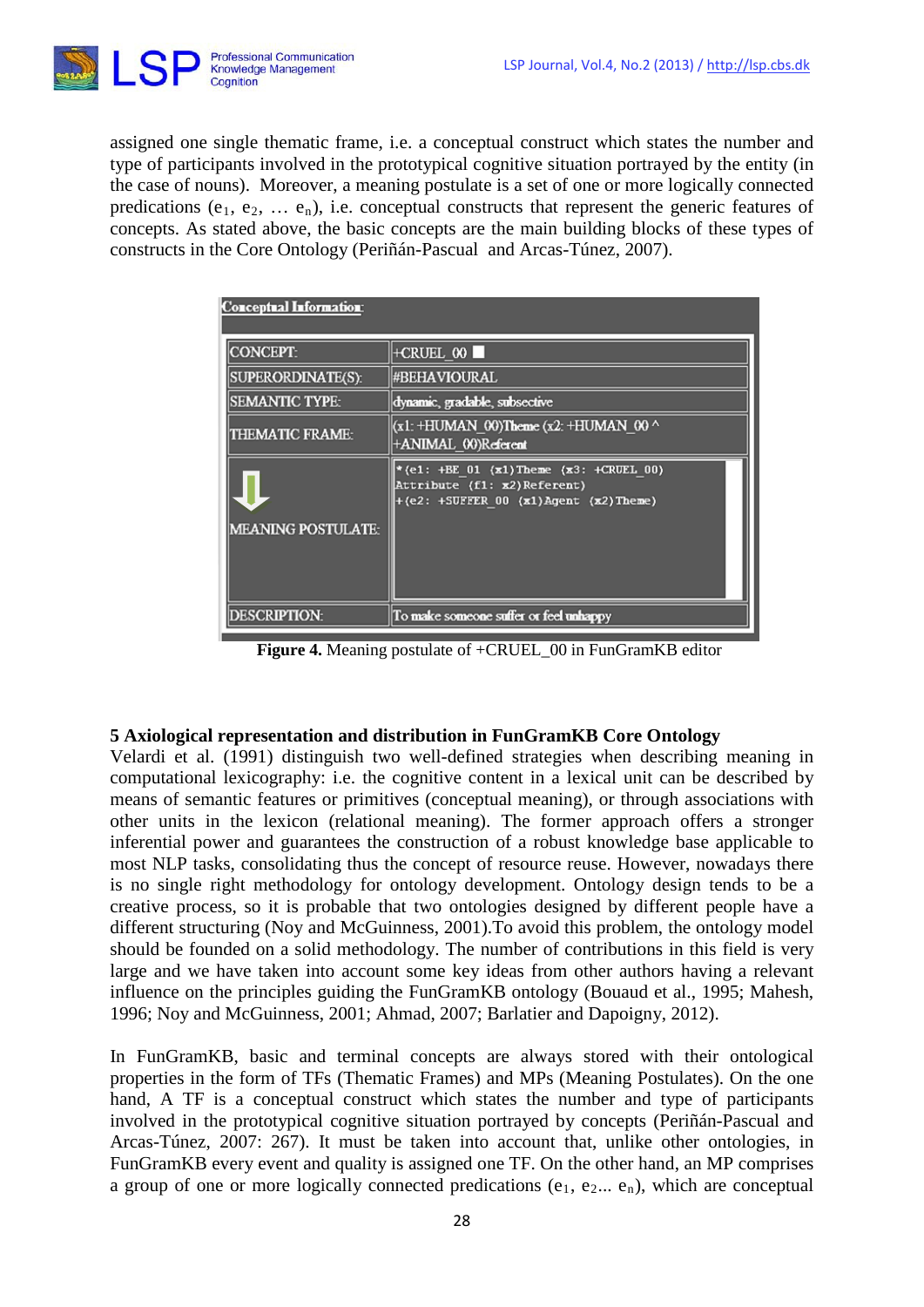

constructs carrying the generic features of concepts (Periñán-Pascual and Arcas-Túnez, 2004: 39). It also incorporates the information stated in a TF by the co-indexation of the participants. [8](#page-8-0) Periñán-Pascual and Arcas-Túnez (2004) point out that current lexicalist models agree to handle lexical meaning as a cognitive representation reflecting the speakers` shared knowledge about the referent linked to a given linguistic expression. If we apply a syntacticosemantic description to the participants, then a set of operators allows the machine to recognize well-formed predications.

If we relate FunGramKB to the axiological parameter, in the following lines it can be observed how the axiological features are expanded and distributed throughout a set of semantic/ conceptual instruments (basic and terminal concepts, predications or satellites) and syntactic ones (predication operators such as polarity, quantification operators and logical connectors), in line with the process of stepwise conceptual decomposition characterizing FunGramKB.

# **5.1 Syntactic features of MPs: Operators**

If Λ is a participant whose type is specified by Π, where indexed labels *x* and *f* are used by arguments and satellites respectively, then this participant can be preceded by an operator  $(\alpha)$ , which applies a specific kind of quantification to the concept expressed as a selection preference.

- Quantification Operators:

A participant can be preceded by an operator  $(\alpha)$ , which applies a specific kind of quantification to the concept expressed as a selection preference.

| Feature                    | Value   |
|----------------------------|---------|
| Absolute quantifier        | 1/2/3/4 |
| <b>Relative quantifier</b> | m/s/p   |
| Indefinite quantifier      |         |
|                            |         |

E.g.: **…**\*(e2: +BE\_01 (x1)Theme (x3: **p** +SICK\_00)Attribute): **\$SICK\_00**

Table 1. FunGramKB quantification operators

The quantification operators sensitive to axiological concepts are the relative quantifiers, particularly *m* (many or more) or *p* (a few or less), as they act as upgrading or downgrading intensifiers within the gradable semantic dimensions.

- Predication operators:

1

The polarity operator *n* (similar to *neg* in d-Prolog proposed by Nute (2003)) allows negative information to be explicitly stated and is the only predication operator likely to implement an axiological charge. If applied to a concept on the negative pole like +WRONG\_00, then it neutralizes its negativity, as can be observed in the second example of table 2.

<span id="page-8-0"></span><sup>8</sup> Although the inclusion of TFs in MPs may seem redundant, it is highly necessary since it is through TFs that the mapping with the variables of the lexical templates (located in the lexical module) occurs. In other words, if TFs did not exist, the linkage between the Ontology and the different lexica would be inexistent (cf. Periñán-Pascual and Mairal-Usón, 2009).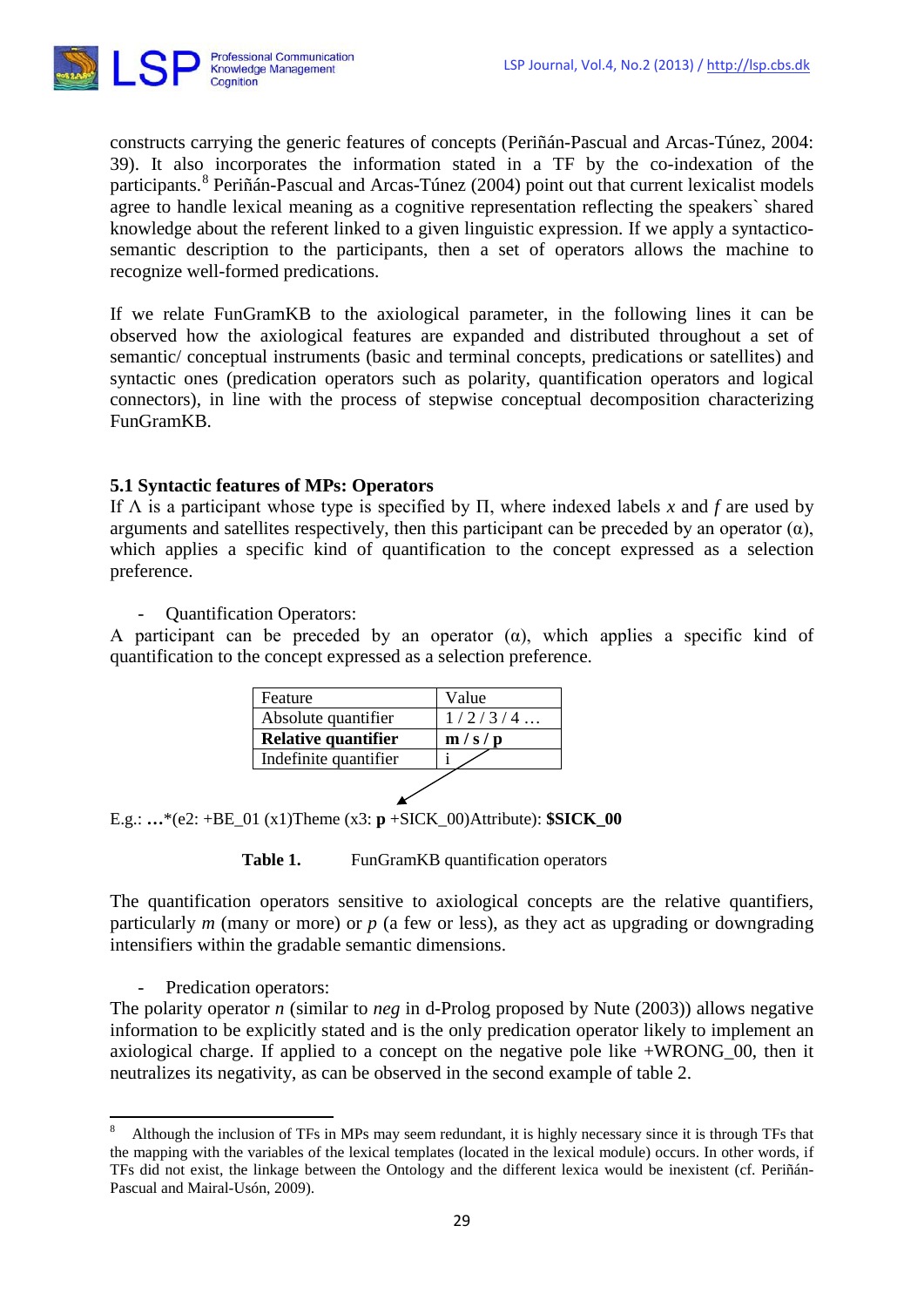

| Feature                | <b>Value</b>                       |
|------------------------|------------------------------------|
| Aspectuality           | ing / $pro / egr$                  |
| Temporality            | rpast/npast/pres/nfut/rfut         |
| Epistemic modality     | cert / $prob / pos$                |
| Non-epistemic modality | obl / $\text{adv}$ / $\text{perm}$ |
| <b>Polarity</b>        | n                                  |
|                        |                                    |

E.g.: (1) **…**\*(e2: **n** +BE\_01 (x1)Theme (x3: +GOOD\_00)Attribute): **+BAD\_00** (2)**...** +(e2: **n** +BE\_01 (x1)Theme (x4: +CAREFUL\_00)Attribute): **+CARELESS\_00**

**Table 2.** FunGramKB predication operators

Finally, logical connectors used in FunGramKB: conjunction ( $\&$ ), disjunction (|) and exclusion ( $\land$ ) allow us to coordinate two axiologically-sensitive concepts in the same predication, satellite or thematic frame.

- Ex: (1) Conjunction: ...  $+(e2: n + BE_01 (x1)$ Theme (x3:  $+AFRAID_00 & \& +ANGRY_00 & \&$  +WORRIED\_00)Attribute: **+CALM\_00**
	- (2) Disjunction: **...** +(e2: +BE\_00 (x1)Theme (x3: +GOD\_00 | +RELIGION\_00)Reference: **+HOLY\_00**
	- (3) Exclusion: (f1: +NERVOUS\_00 ^ +WORRIED\_00)Manner: **\$BROODING\_00**

# **5.2 Conceptual features of MPs: Predications and satellites**

Only *basic concepts* can be used in Meaning Postulates to define terminal concepts or other basic concepts. A sample of axiologically-loaded basic concepts used in the meaning postulates of relevant units are shown as follows:

+IMPORTANT\_00; +BEAUTIFUL\_00; +PLEASANT\_00; +INTELLIGENT\_00;<br>+SICK 00: +ANXIETY 00; +COWARDLY\_00; +CRUEL\_00; +DECEIVE\_00;  $+SICK\_00;$   $+ANXIETY_00;$   $+COMARDLY_00;$   $+CRUEL_00;$   $+DECEIVE_00;$ +DESIRE  $00$ : +TRUE; +FEAR  $00$ : WEAK  $00$ : +PLEASURE  $00$ : +LIKE  $00$ : +PRIDE  $00$ ; +GOOD\_00; +USEFUL\_00; +LAUGH\_00; +ANGER\_00; +INTERESTING\_00; +GOD\_00; +WRONG\_00; +FUNNY\_00; +CRAZY\_00; +HAPPY\_00; m +BAD\_00; +WORRIED\_00; +DANGEROUS\_00; +DAMAGE\_00, etc.

These defining units that enable the construction of meaning postulates are limited to an inventory of about 1,300 units, which come mostly from defining vocabulary in *Longman Dictionary of Contemporary English*. They can belong to any of the three subontologies (#ENTITY, #EVENT or #QUALITY) and may be found in predications or satellites as shown below:

- Predications

 $\ldots$  \*(e2: +BE\_01 (x1)Theme (x3: +THIN\_01 & +SICK\_00)Attribute): **\$CADAVEROUS**\_00  $\ldots$ +(e2: +FEEL 00 (x2)Agent (x1)Theme (x4: +ANXIETY 00)Attribute)\*: **+WORRIED 00 …** \*(e2: +FEEL\_00 (x2)Agent (x1)Theme (x4: +PLEASURE\_00)Attribute: **+HAPPY\_00 … \***(e3: +BE\_01 (x3)Theme (x5: +TRUE\_00)Attribute): **+SINCERE\_00**

-Satellites  $\ldots$  (f2: (e3: +SMILE 00 (x1)Theme))Result | (f3: (e4: +LAUGH 00 (x1)Theme))Result): **+HAPPY\_00**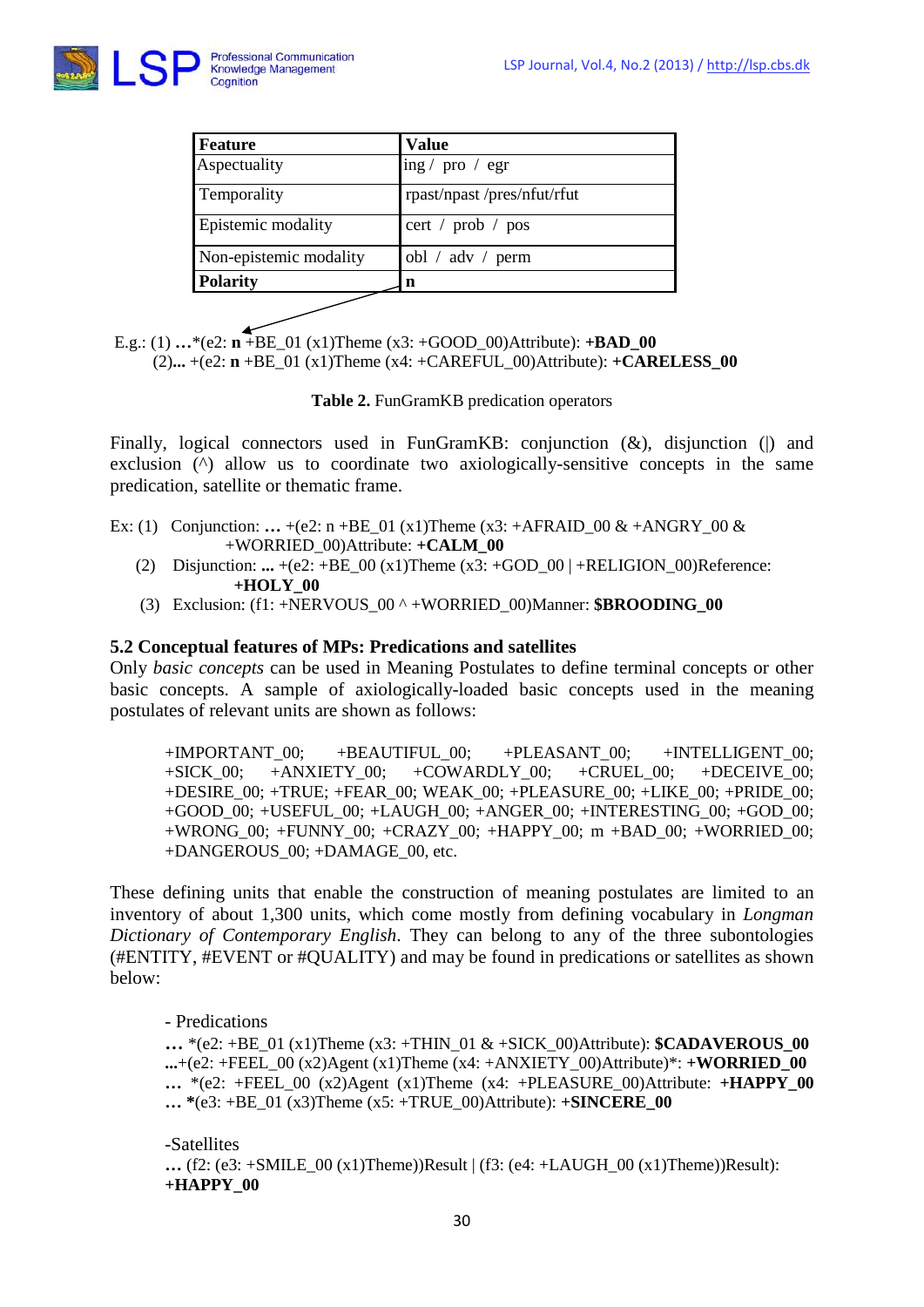

**…** (f1: (e3: +SAY\_00 (x1)Theme (x4)Referent (x3)Goal (f2: +GOOD\_00)Manner)): **+POLITE\_00** 

**…** (f1: +EASY\_00)Manner): **+CLEAR\_00** 

 $\ldots$  (f1: (e3: +BE\_01 (x1)Theme (x4: +WEAK\_00)Attribute)): $+$ **SICK\_00** 

Obviously, the most logical interaction between conceptual features and concepts under #QUALITY is that axiologically-sensitive qualities include axiologically-loaded predications in MPs as occurs with concepts describing emotions:

E.g.: # PSYCHOLOGICAL

# EMOTIONAL

+(e2: +FEEL\_00 (x2)Agent (x1)Theme (x4: +FEAR\_00)Attribute): **+AFRAID\_00** +(e2: +FEEL\_00 (x2)Agent (x1)Theme (x4: +ANGER\_00)Attribute): **+ANGRY\_00** +(e2: n +BE\_01 (x1)Theme (x3: +AFRAID\_00 & +ANGRY\_00 & +WORRIED\_00) Attribute): **+CALM\_00**  $*(e2: + FEEL_00 (x2) Agent (x1) Thene (x4: + PLEASURE_00)Attribute (f2: (e3: +SMILE_00))$  $(x1)$ Theme))Result  $|(f3:(e4: +LAUGH_0)(x1)$ Theme))Result):  $+HAPPY$ \*((e2: +FEEL\_00 (x2)Agent (x1)Theme (x4: +ANGRY\_00)Attribute (f2: (e3: +DESIRE\_01) (x1)Theme (x5)Referent))Reason)(e4: +HAVE\_00 (x2)Theme (x5)Referent)): **+JEALOUS\_00** +(e2: +FEEL\_00 (x2)Agent (x1)Theme (x4: +PRIDE\_00)Attribute): **+PROUD\_00** +(e2: n +BE\_01 (x1)Theme (x4: +HAPPY\_00)Attribute (f1)Referent): **+SAD\_00** +(e2: +FEEL\_00 (x2)Agent (x1)Theme (x4: +ANXIETY\_00)Attribute): **+WORRIED\_00**

However, there are cases in which non axiologically-sensitive concepts under the #QUALITY subontology may include axiologically-loaded predications in their MPs such as "good" in  $+RIPE$  00 or "popular" in  $+PUBLIC$  00, as shown in the following examples:

#### (1) # PHYSICAL

**.** 

 **+RIPE\_00**  \*(e2:  $+\overline{BE}$  01 (x1)Theme (x3:  $+GOOD$  00)Attribute (f1: (e3: +INGEST 00 (x4:  $+HUMAN$  00) Agent (x1)Theme (x5: +THROAT\_00)Location (x6)Origin (x7: +STOMACH\_00) Goal))Purpose)

 $(2)$  # SOCIAL **+PUBLIC\_00** \*(e1:  $+BE_{01}$  (x1)Theme (x2:  $+POPULAR_{00}$ )Attribute)

# **5.3 Distribution of basic and terminal concepts among the metaconcepts[9](#page-10-0)**

In total, 128 out of 321 basic and terminal concepts included in the subontology #QUALITY are sensitive to inherent axiological information in their MPs. That represents, approximately, 40% of all instances. This information refers only to axiologically-sensitive concepts, but it should also be noted that there are also a few more concepts which are not intrinsically axiological but include axiologically-sensitive defining concepts in their MPs. The relevant axiolologically-sensitive concepts are distributed among the metaconcepts like this:

<span id="page-10-0"></span><sup>&</sup>lt;sup>9</sup> It must be taken into account that knowledge engineers in FunGramKb Core Ontology have modeled and defined 422 concepts under the subontology #EVENT, 931 under #ENTITY and 321 under #QUALITY. According to previous studies (Felices-Lago and Cortés de los Ríos [forthcoming]), 103 basic and terminal concepts under #EVENT have proved to be sensitive to the axiological parameter (25%), whereas only 74 basic and terminal concepts under #ENTITY (8%) have proved to be axiologically-loaded (see Felices *et al*. in this journal*,* vol.3, no.1 (2012), pp. 51-60).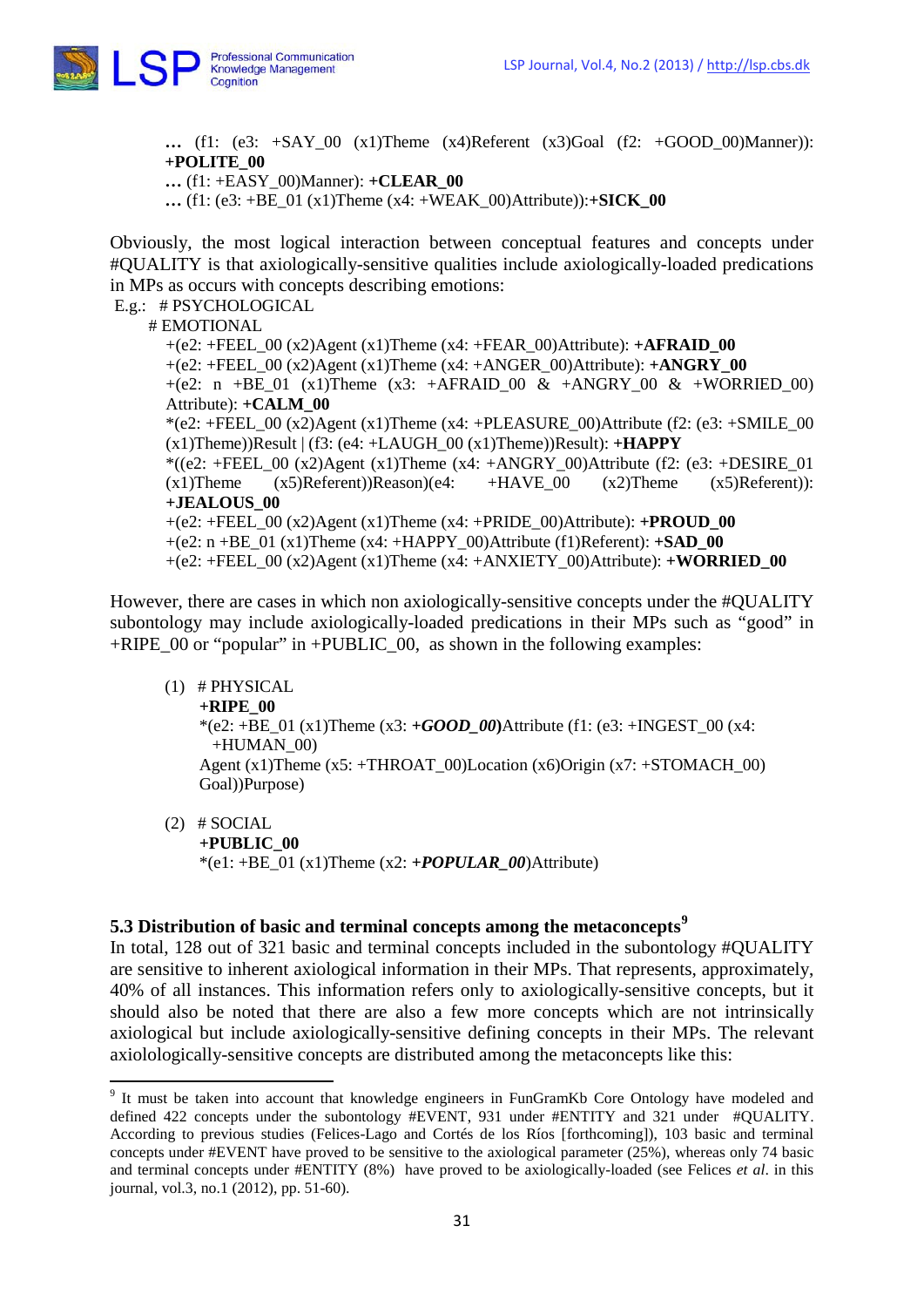

- (1) #PSYCHOLOGICAL
	- (1.1) #EMOTIONAL: 31
	- (1.2) #BEHAVIOURAL: 26
	- (1.3) #COGNITIVE: 12
	- *TOTAL:* 69
- (2) #SOCIAL: 33
- (3) #PHYSICAL: 24
- (4) #QUANTITATIVE: 2

The #TEMPORAL and #SPATIAL metaconcepts do not include axiologically-sensitive concepts.

The most relevant finding of the distribution of axiologically-sensitive concepts under the subontology #QUALITY is the high number of occurrences under the metaconcept #PSYCHOLOGICAL (more than half of the set of concepts selected) and, particularly, the balance between concepts under its subordinate metaconcept #EMOTIONAL and concepts under #BEHAVIOURAL. This is not unusual due to the close connection between emotions and conduct and the prominent role played by adjectives to describe emotional and behavioral phenomena in human beings or, to a lesser extent, in animals.[10](#page-11-0) It is surprising that concepts under #PHYSICAL also reach a prominent position (24 examples), very close to the number of occurrences under #SOCIAL (33 examples). In fact, intuitively, we would expect this metaconcept to be the leading domain or, at least, at the same level as #PSYCHOLOGICAL.

# **5.4 Distribution of concepts from the Core Ontology in the axiologically-loaded dimensions**

As shown in the previous section, the number of axiologically-loaded concepts under #QUALITY subontology amount to 128 occurrences (including those intrinsically affected by operators). Their distribution among the axiological dimensions referred to in figure 5 is as follows:

 A) GENERIC AXIS *Prototypical evaluative concepts:* +BAD\_00, \$BAD\_00, +GOOD\_00, \$GOOD\_00

B) SPECIFIC AXIS

**.** 

*1a) Emotion (Behaviour) or Hedonism:* +AFRAID\_00, \$AFRAID\_00, +ANGRY\_00, \$ANGRY\_00, +CALM\_00, +CRAZY\_00, \$CRAZY\_00, \$CRAZY\_01, \$CRAZY\_N\_00, +EAGER\_00, \$FRAGRANT\_00, +HAPPY\_00, \$HAPPY\_00, \$IMPATIENT\_00, \$IMPATIENT\_N\_00, \$INSANE\_00, +JEALOUS\_00, \$MELODIOUS\_00, +NERVOUS\_00, +PLEASANT\_00, \$PLEASANT\_00, \$PLEASANT\_N\_00, +SAD\_00, \$SAD\_00, +SENSITIVE\_00, +SERIOUS\_00, \$SERIOUS\_N\_00, +SORRY\_00, \$SORRY\_00, +SWEET\_00, \$TASTY\_00, \$VESANICO\_00, +WORRIED\_00, \$WORRIED\_00. *1b) Behaviour (Emotion):* +BORING\_00, +CAREFUL\_00, \$CAREFUL\_00, +CARELESS\_00, +CRUEL\_00, +COWARDLY\_00, \$COWARDLY\_N\_00, +DISHONEST\_00, \$DISHONEST\_N\_00, +DANGEROUS\_00, \$DANGEROUS\_N\_00,

<span id="page-11-0"></span><sup>&</sup>lt;sup>10</sup> This assumption has been deeply explored since antiquity. See in particular the Plato and Aristotle theory of the GCB (Great Chain of Being) (Krzeszowski, 1997) and also, from a more scientific perspective, see the classical theories of emotion in modern psychology (W. James, 1884).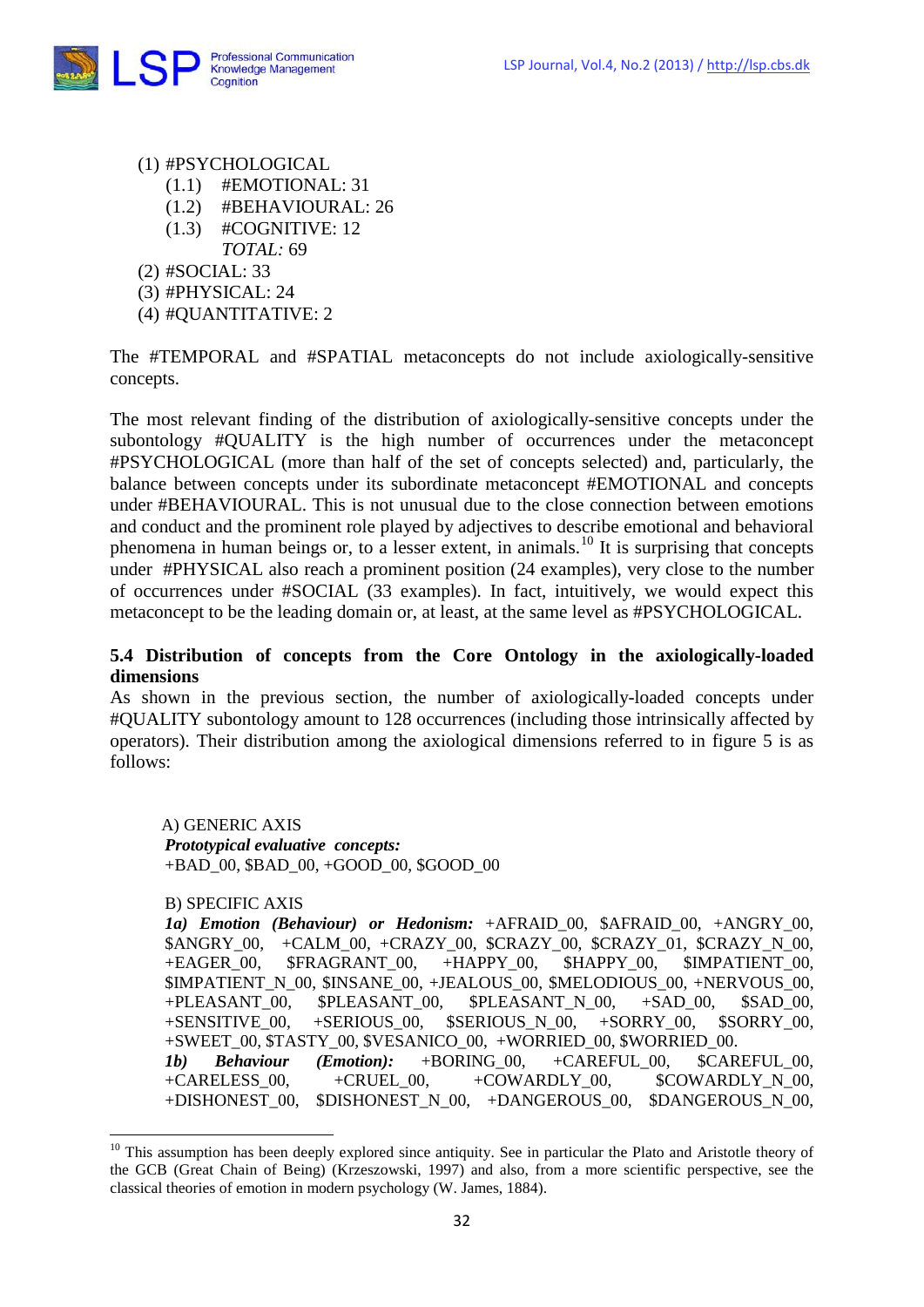

+FRIENDLY\_00, \$FRIENDLY\_N\_00, +FUNNY\_00, +GENEROUS\_00, \$GENEROUS\_00, \$GENEROUS\_N\_00, \$HASTY\_00, +NOISY\_00, \$NOISY\_00, \$NOISY\_N\_00, +POLITE 00,  $$POLITE\ N\ 00, +SINCERE\ 00, 5SINCERE\ N\ 00, 5TIDY\ 00,$ +VIOLENT\_00, \$VIOLENT\_N\_00. *2) Veracity:* +LEGAL\_00, \$LEGAL\_N\_00, +REAL\_00, \$REAL\_N\_00, +TRUE\_00, TRUE\_N\_00, +WRONG\_00, \$WRONG\_N\_00. *3) Vitality: +*ALIVE\_00, \$CADAVEROUS\_00, \$CLAMMY\_00, +DIRTY\_00, \$DIRTY\_N\_00, +FRAGILE\_00, \$FRAGILE\_00, \$OBESE\_00, +OLD\_00, \$OLD\_N\_00, \$PINCHED\_00, +PURE\_00, \$PURE\_N\_00, \$SENILE\_00, +SICK\_00, \$SICK\_00,  $SICK$  N 00, +STRONG 00, +TIRED 00,  $STIRED$  N 00, , +WEAK 00. *4) Aesthetics:* +BEAUTIFUL\_00, +BIG\_01, \$BULKY\_00, +UGLY\_00. *5) Prominence:* \$EMINENT\_00, +FAMOUS\_00, \$FAMOUS\_N\_00, +IMPORTANT\_00, \$IMPORTANT\_00, \$IMPORTANT\_01, \$IMPORTANT\_N\_00, +INTERESTING\_00, +POPULAR\_00, \$POPULAR\_N\_00, +PROUD\_00, +ROYAL\_00. *6) Function/Pragmatism:* + DIFFICULT\_00, +EASY\_00, +USEFUL\_00, +USELESS\_00, \$OBSOLETE\_00. *7) Economy/Material:* +EXPENSIVE\_00, \$EXPENSIVE\_N\_00, +FREE\_00, +RICH\_00, RICH\_N\_00. *8) Religion:* +HOLY\_00 *9) Intellect:* +CLEAR\_00, \$CLEAR\_N\_00, +INTELLIGENT\_00, \$INTELLIGENT\_01, \$INTELLIGENT\_N\_00.

**Figure 5:** Distribution of concepts among axiological dimensions

62 out of 128 concepts refer to emotions linked to behaviour or behaviour linked to emotional processes. That is almost half of all occurrences and implies that emotional and behavioural concepts tend to be the most prototypically sensitive to the axiological axis and, in consequence, this affects a considerable number of concepts under the #QUALITY subontology. It can be considered normal that prototypical evaluative concepts such as "good" or "bad" are reduced in quantity, but not in frequency, as they are widely used to define axiologically-sensitive concepts in this and the other two subontologies. It is also worth noting that the ontological units which refer to the vitality dimension amount to twenty-one cases, which is a significant quantity, particularly when it is compared with previous subontological analyses (Felices-Lago *et al.* 2012 and forthcoming). Socio-ethical nonbehavioural concepts or those which generally refer to the areas of *prominence*, *veracity, economy* or *religion* totalize 26 instances (20%).This percentage meets our previous expectations and can be rated as a predictable result. However, the amount of concepts under *intellect* or *function/pragmatism* (5 units each) is considerably high if compared to the previous analyses in the #ENTITY or #EVENT subontologies, particularly when no match could be found in two out of four classifications. Consequently, it can be claimed that these two axiological categories are better grounded in the adjectival subontology.

# **6 Conclusions**

The previous discussion of the analyzed data facilitates the most outstanding result: the impact of the axiological classeme in the FunGramKB Core Ontology can be defined as substantial, particularly in the #QUALITY subontology, as 40% of all instances are sensitive to this parameter. Consequently, it can be claimed that there is a solid foundation to consider #QUALITY as more sensitive to the axiological parameter than #EVENT or #ENTITY.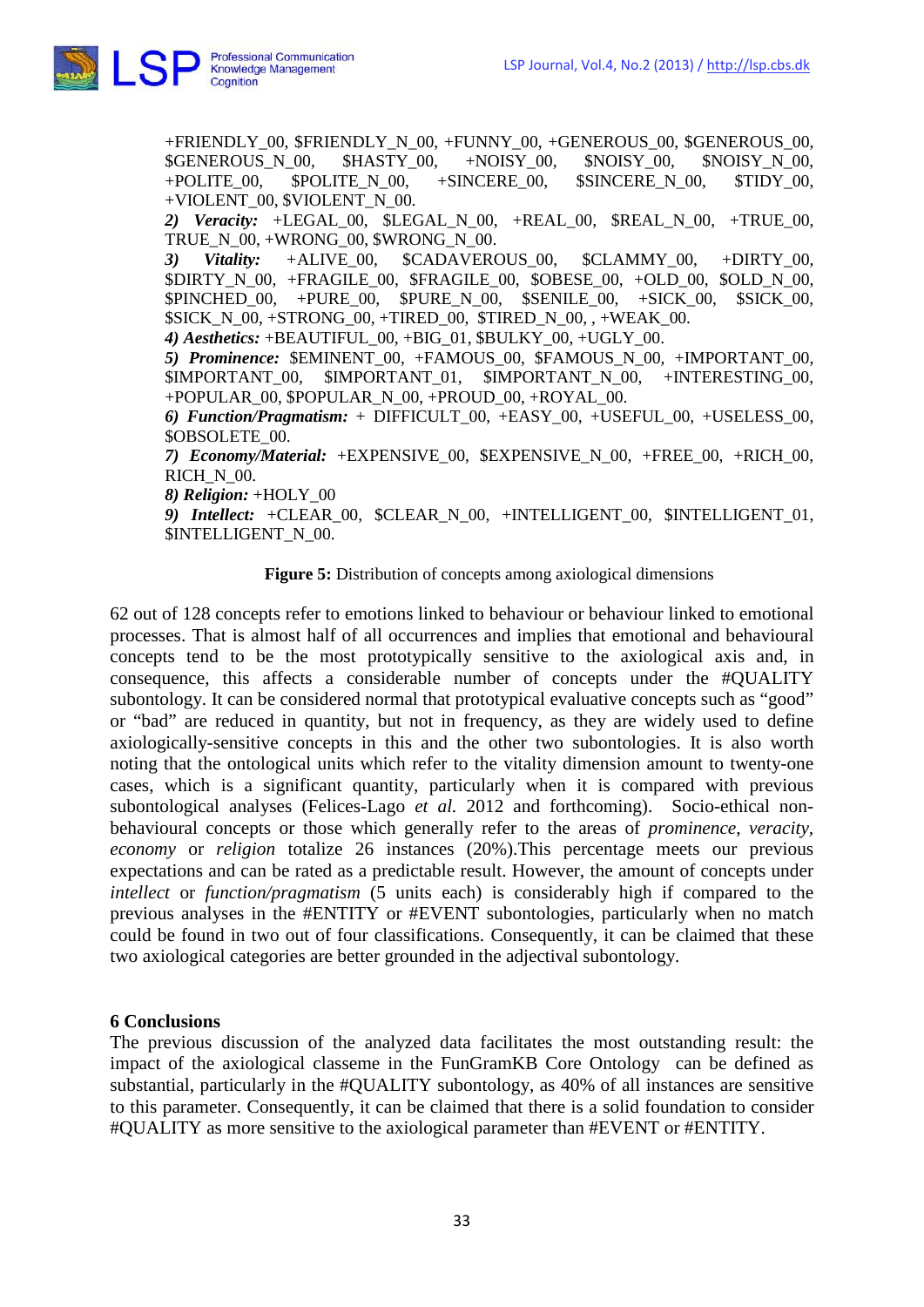

In general terms, it has been observed how the axiological features are expanded and distributed throughout a set of semantic-conceptual instruments (basic concepts used to define MP predications or satellites or those used to define terminal concepts) and/or syntacticsemantic ones (predication operators such as quantification or polarity) in line with the process of stepwise conceptual decomposition characterizing FunGramKB. This reinforces *evaluation* as a fact of crucial importance for a well-founded understanding of the relationship between lexical structure and cognition.

The results obtained in the present study have shown the high number of axiologicallysensitive concepts under the metaconcept #PSYCHOLOGICAL (more than half of the corpus selected) and, particularly, the connection between #BEHAVIOURAL and #EMOTIONAL. This finding provides further evidence about the axiological link between conduct and emotion and also, to a certain extent, the way in which a group of concepts under the #COGNITIVE metaconcept also act as a bridge between emotion and perception. Furthermore, it has been proved that concepts under #SOCIAL or #PHYSICAL also reach a prominent position and become leading axiologically-sensitive conceptual domains.

To sum up, we can conclude that the proposal to insert axiological notations in FunGramKB ontology, in the FunGramKB lexica under construction, or additionally in other levels of meaning description in the Lexical Constructional Model, should be explored as a key factor for meaning construction. The results of this research as well as the two previous studies in the same vein for the #EVENT and #ENTITY subontologies should be taken as stepping stones in that direction.

# **7 Acknowledgements**

The research described in this article is part of the project entitled: *Elaboración de una subontología terminológica en un contexto multilingüe (español, inglés e italiano) a partir de la base de conocimiento FunGramKB en el ámbito de la cooperación internacional en materia penal: terrorismo y crimen organizado*, funded by the Spanish Ministry of Economy and Competitiveness. Code: FFI2010-15983.

\*\*\*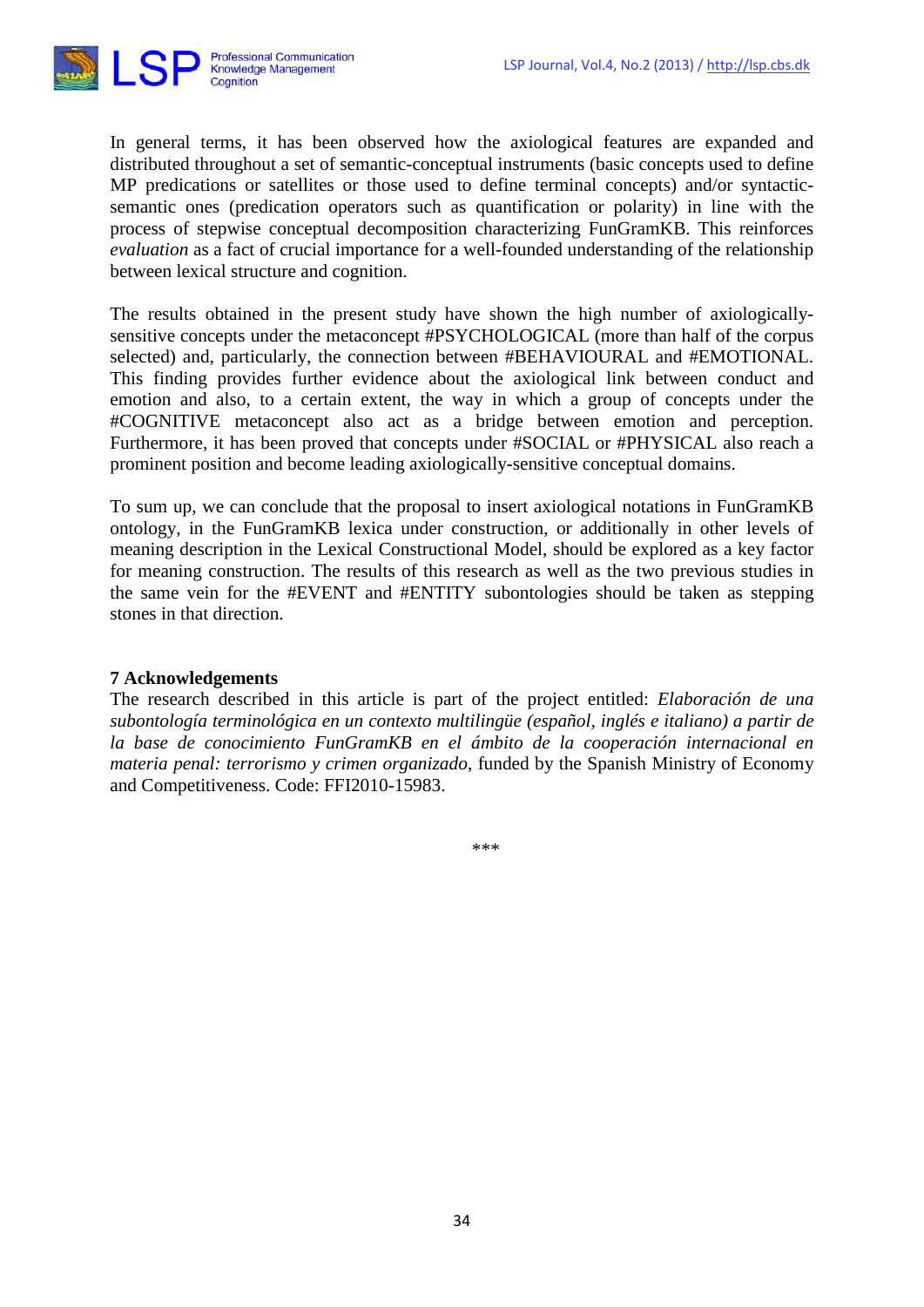

#### **8 References**

- Aarts, J. and Calbert, J. (1979): *Metaphor And Non-Metaphor: The Semantics of Adjective- Noun Combinations*. Tübingen: Max Niemeyer.
- Ahmad, K. (2007). "Artificial Ontologies and Real Thoughts: Populating the Semantic Web?". In Basili, R. and Pazienza, M.T. (eds): *AI\*IA 2007: Artificial Intelligence and Human-Oriented Computing, LNAI 4733*. Berlin: Springer, 3-23.
- Allen, J. F. (1983). "Maintaining knowledge about temporal intervals", *Communications of the ACM* 26 (11), 832-843.
- Barlatier, P. and Dapoigny, R. (2012). "A type-theoretical approach for ontologies: The case of roles", *Applied Ontology*, 7, 311–356
- Bouaud, J. et al. (1995). "Methodological principles for structuring an ontology. In *IJCAI`95: Workshop on Basic Ontological Issues in Knowledge Sharing.* Montreal.
- Cortés-de-los-Ríos, Mª E. (2001). *Nuevas perspectivas lingüísticas en la publicidad impresa anglosajona.* Almería: University of Almería.
- Coseriu, E. (1967). Lexicalische Solidaritäten. In *Poetica*, 1, 293-303.
- Coseriu, E. (1968). Les structures lexématiques. In Elbert, W. Th. (ed): *Probleme der Semantik.Beiheft 1 (Neue Folge) Zeitschrift für französische Sprache und Literatur*. Wiesbaden, 13-16.
- Coseriu, E. (1977). *Principios de semántica estructural.* Madrid: Gredos.
- Dik, S. C. (1978). *Stepwise Lexical Decomposition.* Lisse: The Peter De Ridder Press.
- Dik, S. C. (1989). *The Theory of Functional Grammar. Part I: The Structure of the Clause.* Dordrecht: Foris.
- Escalier, M. Ch. and Fournier, C. (1997). "Towards a Notional Representation of Meaning in the Meaning-Text Model: The Case of the French SI". In Wanner, L. (ed): *Recent Trends in Meaning Text Theory.* Amsterdam: John Benjamins, 25-55.
- Faber, P. and Mairal-Usón, R. (1999). *Constructing a Lexicon of English Verbs*. Berlin / New York: Mouton de Gruyter.
- Felices-Lago, Á. (1991). *El componente axiológico en el lenguaje. Su configuración en los adjetivos que expresan emociones y conducta en la lengua inglesa*. Ph. D. Dissertation. Granada: University of Granada.
- Felices-Lago, Á. (1997a). "The Integration of the Axiological Classeme in an Adjectival Lexicon Based on Functional-Lexematic Principles". *A Fund of Ideas: Recent Developments in Functional Grammar*, C.S. Butler, et alii (eds.). Amsterdam: IFOTT, 95-112.
- Felices-Lago Á. (2003). "Reformulation of the domain-level semantic pattern of axiological evaluation in the lexicon of English verbs". *Hermes*, 30, 179-198.
- Felices-Lago, Á. And Cortés-de-los-Ríos, Mª E. [forthcoming]. "The implementation of the axiological parameter in FunGramKB: the case of the #EVENT subontology", *Evaluation in Context.* Laura Alba-Juez & Geoff Thompson (eds.). Amsterdam: John Benjamins.
- Hare, R.M. (1952). *The Language of Morals.* London: Clarendon Press. (Oxford University Press, 1964).
- Katz, J. J. (1964). "Semantic Theory and the Meaning of 'Good`". *The Journal of Philosophy* LXI, 23. 739-766.
- Krzeszowski, T. P. (1990). "The Axiological Aspect of Idealized Cognitive Models". In Tomaszczyk, J. and Lewandowska, B. (eds) *Meaning and Lexicography.* Amsterdam: John Benjamins, 135-165.
- Krzeszowski, T.P. (1993). "The Axiological Parameter in Preconceptual Image Schemata". In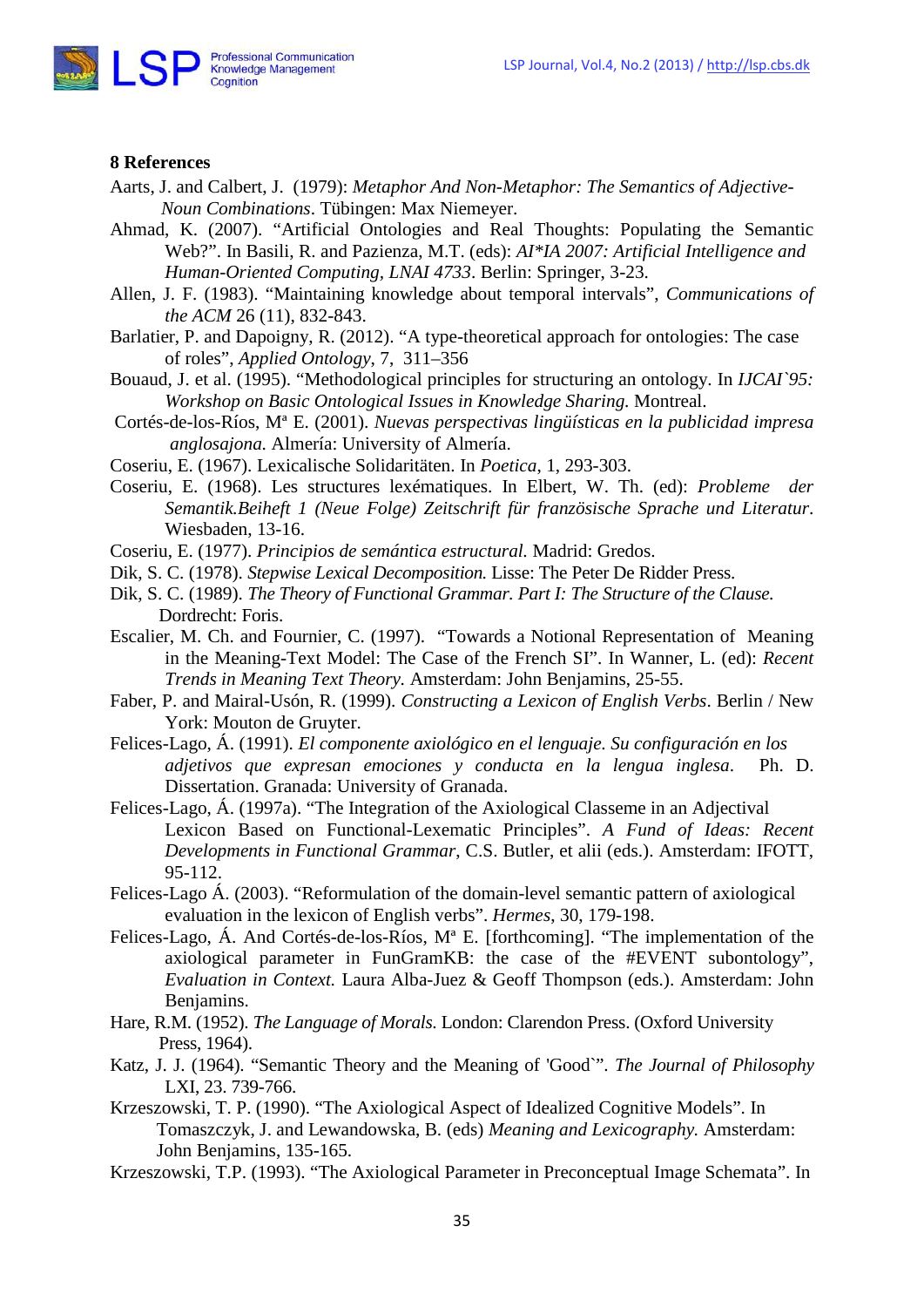

Geiger, R.A. and Rudzka-Ostyn, B. (eds): *Conceptualizations and Mental Processing in Language.* Berlin: Mouton de Gruyter, 307-330.

- Krzeszowski, T. P. (1997). *Angels and Devils in Hell. Elements of Axiology in Semantics.*  Warsaw: Energeia.
- Leech, G. (1975). *Semantics.* Marmondsworth: Penguin.

Lyons, J. (1977). *Semantics.* Cambridge: Cambridge University Press.

- Mahesh, K. (1996). *Ontology Development for Machine Translation: Ideology and Methodology.* Technical report MCCS-96-292. Computing Research Laboratory, New Mexico State University, Las Cruces.
- Mairal-Usón, R. and Periñán-Pascual, C. (2009). "The anatomy of the lexicon component within the framework of a conceptual knowledge base". *Revista Española de Lingüística Aplicada*, 22, 217-244.
- Mairal-Usón, R. and Ruiz de Mendoza-Ibáñez, F.J. (2008). "New challenges for lexical representation within the Lexical-Constructional Model". *Revista Canaria de Estudios Ingleses*, 57, 137-158.

Mairal-Usón, R. and Ruiz de Mendoza-Ibáñez, F.J. (2009). "Levels of description and explanation in meaning construction". In Butler, Ch. and Martín-Arista, J. (eds.) *Deconstructing Constructions.* Ámsterdam: John Benjamins, 153–198.

Martin, J.R. and White, P.R.R. (2005). *The Language of Evaluation. Appraisal in English*. NewYork: Palgrave Macmillan.

Martín-Mingorance,L. (1987). "Classematics in a Functional-Lexematic Grammar of English". *Actas del X Congreso de AEDEAN,*AEDEAN, Zaragoza, 377-388.

- Martín-Mingorance, L. (1990). "Functional Grammar and Lexematics in Lexicography". Tomaszczyk, J. and Lewandowska, B (eds): *Meaning and Lexicography.* Amsterdam: John Benjamins, 227-253.
- Martín-Mingorance, L. (1995). "Lexical Logic and Structural Semantics. Methodological Underpinnings in the Structuring of a Lexical Database for Natural Language Processing". In Hoinkes*,* Ulrich (ed): *Panorama der Lexicalischen Semantik.* Tübingen: Gunter Narr, 461-474.
- Martín-Mingorance, L. (1998). *El modelo lexemático-funcional*. Amalia Marín Rubiales (ed). Granada: University of Granada.
- Nida, E. (1975). *Exploring Semantic Structures*. Munich: W. Fink.

Osgood, Ch., Suci, G. and Tannenbaum, P. (1957). *The Measurement of Meaning.* Chicago: Illinois University Press.

- Noy, N.F. and McGuinness, D.L. (2001). *Ontology Development 101: A Guide to Creating your First Ontology.* Technical report KSL-01-05. Stanford Knowledge Systems Laboratory, Stanford University.
- Nute, D. (2003). "Defeasible logic: theory, implementation, and applications," In Oskar Bartenstein, Ulrich Geske, Markus Hannebauer, Osamu Yoshie (eds.), *Web Knowledge Management and Decision Support:Proceedings of INAP 2001, 14th International Conference on Applications of Prolog (Revised Papers),* Berlin: Springer-Verlag, 151- 169.
- Pauwels, P. and Simon-Vandenbergen, A.-M. (1993). "Value Judgment in the Metaphorization of Linguistic Action". In Geiger, R.A., Rudzka-Ostyn, B (eds): *Conceptualizations and Mental Processing in Language.* Berlin: Mouton de Gruyter, 331-367.
- Pauwels, P. and Simon-Vandenbergen, A.-M. (1995). "Body Parts in Linguistic Action: Underlying Schemata and Value Judgments". In Goossens, L., Pauwels, P. et alii (eds): *By Word of Mouth: Metaphor, Metonymy and Linguistic Action in a Cognitive*